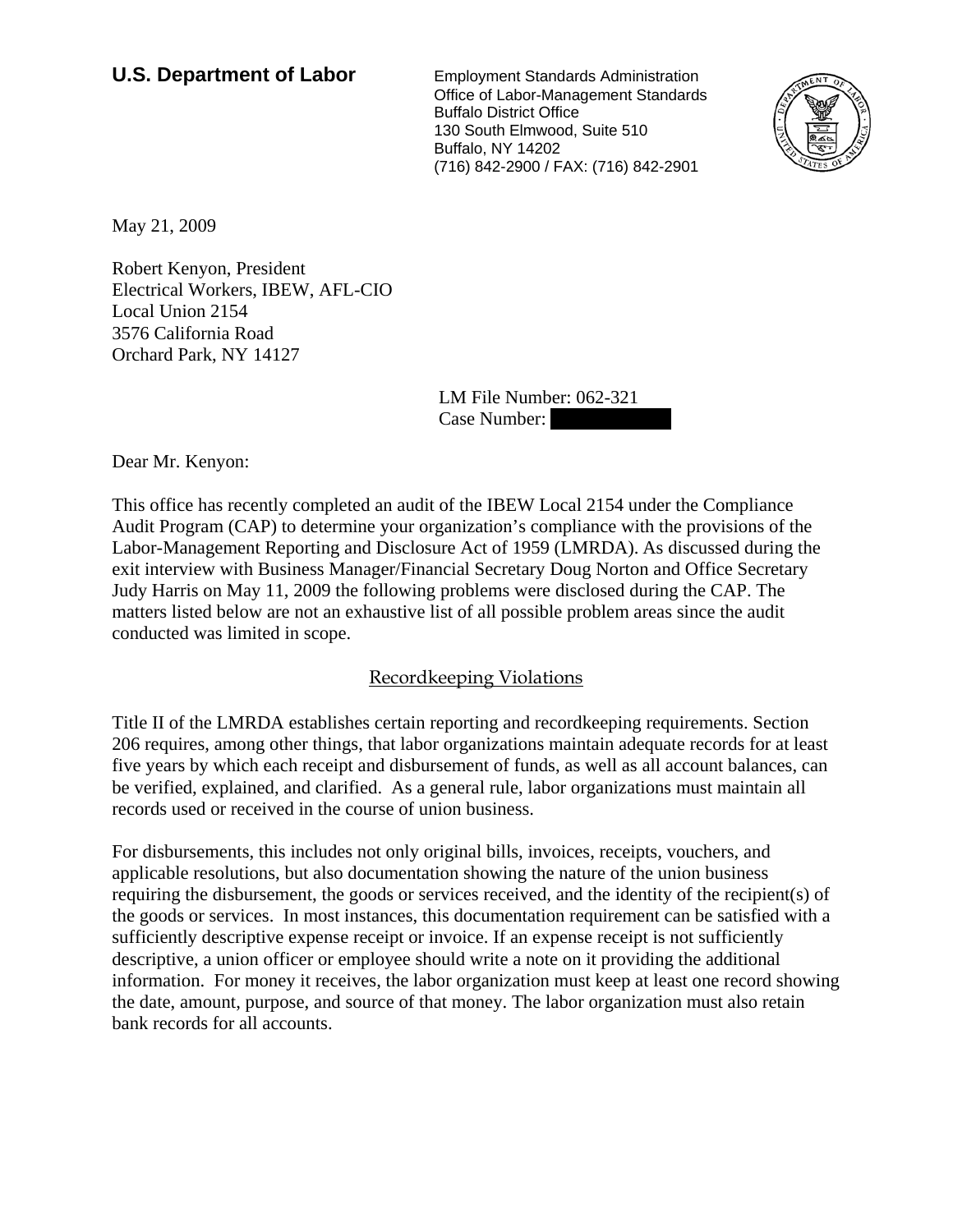The audit of Local 2154's 2008 records revealed the following recordkeeping violations:

1. Credit Card Expenses

Local 2154 did not retain adequate documentation for credit card expenses incurred by union Business Managers Michael Mucikowsky and Douglas Norton totaling at least \$1,225. For example, on March 11, 2008 a charge at Office Depot for fax supplies costing \$108.74 had no receipt. Also no receipt was found for a September 9, 2008 online charge at "buyonlinenow" for executive portfolios costing \$109.

As previously noted above, labor organizations must retain original receipts, bills, and vouchers for all disbursements. The president and treasurer (or corresponding principal officers) of your union, who are required to sign your union's LM report, are responsible for properly maintaining union records.

2. Meal Expenses

Local 2154 did not require Business Managers Michael Mucikowsky and Douglas Norton to submit itemized receipts for meal expenses totaling at least \$195. The union must maintain itemized receipts provided by restaurants to officers and employees. These itemized receipts are necessary to determine if such disbursements are for union business purposes and to sufficiently fulfill the recordkeeping requirement of LMRDA Section 206.

Local 2154 records of meal expenses did not always include receipts or written explanations of union business conducted or the names and titles of the persons incurring the restaurant charges. For example, on March 13, 2008 a charge at Damon's Restaurant in Erie, PA for \$37.19 had no receipt. Also no receipt was found for a June 6, 2008 charge at Perkins Restaurant for \$29.52. Union records of meal expenses must include written explanations of the union business conducted and the full names and titles of all persons who incurred the restaurant charges. Also, the records retained must identify the names of the restaurants where the officers or employees incurred meal expenses.

Based on your assurance that Local 2154 will retain adequate documentation in the future, OLMS will take no further enforcement action at this time regarding the above violations.

## Reporting Violation

The audit disclosed a violation of LMRDA Section 201(b), which requires labor organizations to file annual financial reports accurately disclosing their financial condition and operations. The Labor Organization Annual Report Form LM-2 filed by Local 2154 for fiscal year ending December 31, 2008, was deficient in that: